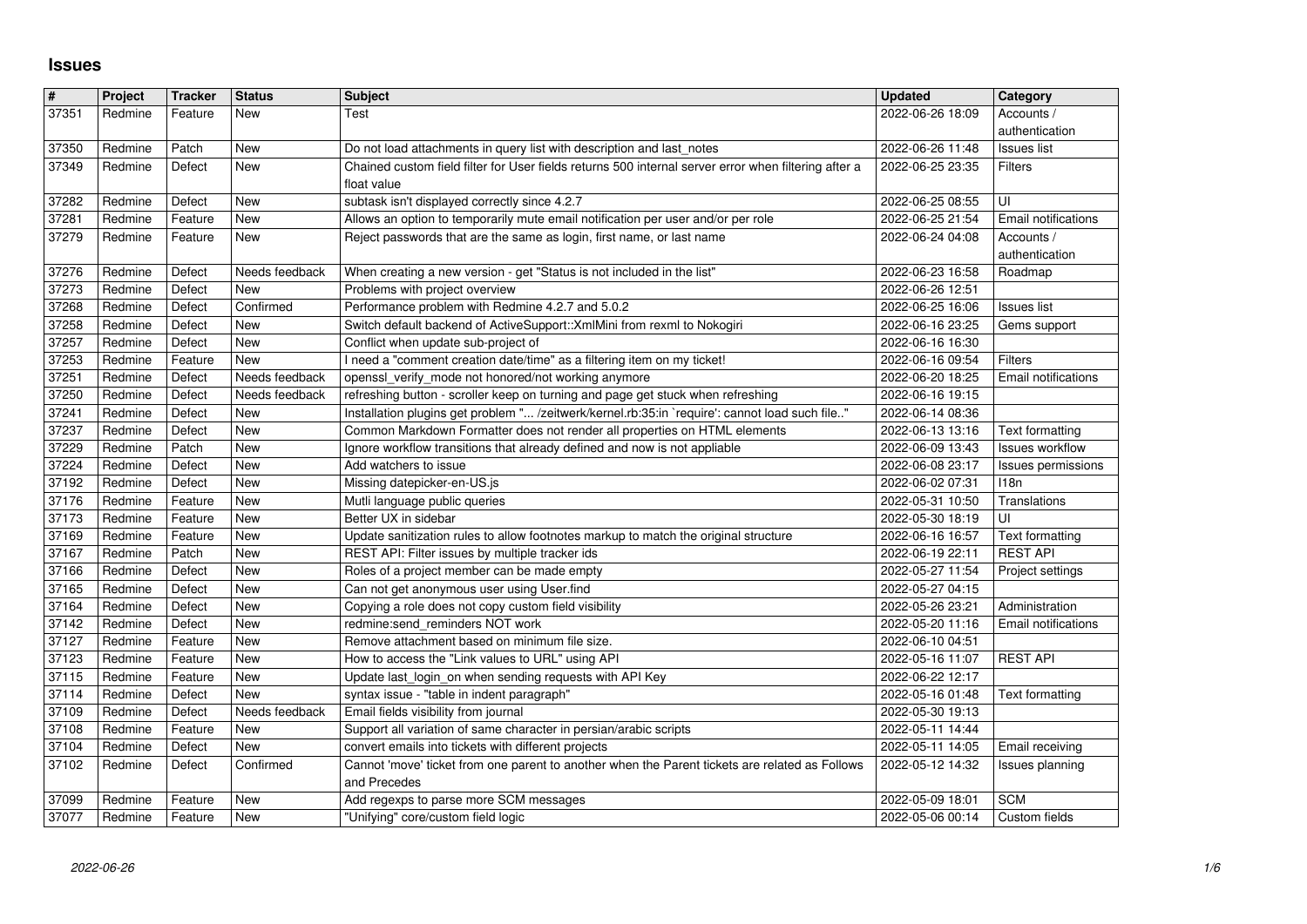| $\overline{\mathbf{H}}$ | Project            | <b>Tracker</b>     | <b>Status</b>            | <b>Subject</b>                                                                                                                   | <b>Updated</b>                       | Category                             |
|-------------------------|--------------------|--------------------|--------------------------|----------------------------------------------------------------------------------------------------------------------------------|--------------------------------------|--------------------------------------|
| 37072<br>37063          | Redmine<br>Redmine | Defect<br>Defect   | <b>New</b><br>Confirmed  | button_save_object should not downcase label_query<br>Code highlight adds trailing space after quotes                            | 2022-05-05 05:22<br>2022-05-12 07:46 | 118n<br>Text formatting              |
| 37062                   | Redmine            | Feature            | New                      | Possibility to move custom fields before the built-in fields                                                                     | 2022-04-30 10:33                     | UI                                   |
| 37048                   | Redmine            | Defect             | <b>New</b>               | generate redmine_plugin is broken for Redmine 5                                                                                  | 2022-05-24 10:41                     |                                      |
| 37038<br>37008          | Redmine<br>Redmine | Defect<br>Defect   | New<br><b>New</b>        | Email notifications error<br>Custom query                                                                                        | 2022-04-26 22:33<br>2022-04-22 14:49 | Email notifications<br>Search engine |
| 37007                   | Redmine            | Defect             | <b>New</b>               | Switching project in "New Issue" shows wrong fields and uses disallowed default tracker                                          | 2022-04-22 14:39                     | Issues permissions                   |
| 37005                   | Redmine            | Feature            | <b>New</b>               | Filter the issue whose status changed to open last week                                                                          | 2022-04-22 12:07                     | Filters                              |
| 37000<br>36996          | Redmine<br>Redmine | Defect<br>Defect   | New<br>Needs feedback    | Repositories are not displaying properly at 125% in Safari 15.4<br>a choice is missing from the list for "notification by email" | 2022-04-21 12:15<br>2022-04-25 11:28 | UI<br>Administration                 |
| 36969                   | Redmine            | Defect             | New                      | EmailAddress regex matches invalid email addresses                                                                               | 2022-05-05 09:08                     | Accounts /                           |
| 36967                   | Redmine            | Defect             | <b>New</b>               | issue#create difference error patterns between project_id inside and outside with none member                                    | 2022-04-18 09:56                     | authentication<br>Issues             |
|                         |                    |                    |                          | condition                                                                                                                        |                                      |                                      |
| 36940                   | Redmine            | Defect             | Confirmed                | Chained custom field filter doesn't work for User fields                                                                         | 2022-06-25 23:35                     | Filters                              |
| 36933                   | Redmine            | Feature            | New                      | Halt Redmine boot entirely instead of showing a warning in admin/info when there are pending<br>migrations                       | 2022-04-11 09:11                     | Administration                       |
| 36931                   | Redmine            | Feature            | <b>New</b>               | Option to search active projects only                                                                                            | 2022-04-11 04:05                     | Search engine                        |
| 36908                   | Redmine            | Feature            | New                      | Improved wording on password change form                                                                                         | 2022-06-24 11:32                     | UI                                   |
| 36901<br>36897          | Redmine<br>Redmine | Defect<br>Patch    | Confirmed<br>New         | Jump to project is misaligned in Safari 15.4<br>Wrong formatting of date in Time Entries                                         | 2022-06-20 19:42<br>2022-06-14 11:33 | UI<br>Time tracking                  |
| 36875                   | Redmine            | Feature            | <b>New</b>               | Run garbage collection by clicking on the admin site                                                                             | 2022-04-03 07:44                     | Administration                       |
| 36864                   | Redmine            | Defect             | <b>New</b><br><b>New</b> | Email can't be dragged into Redmine 4.2.3<br>Include workflow creation in REST API                                               | 2022-03-31 06:00                     | Issues<br><b>REST API</b>            |
| 36854<br>36852          | Redmine<br>Redmine | Feature<br>Feature | New                      | Load and use bash/system ENV variables in config YML files                                                                       | 2022-03-29 10:14<br>2022-04-12 18:16 |                                      |
| 36848                   | Redmine            | Feature            | <b>New</b>               | API allow display "watchers" when listing several issues                                                                         | 2022-03-28 10:53                     | <b>REST API</b>                      |
| 36844<br>36840          | Redmine<br>Redmine | Patch<br>Feature   | New<br>New               | Cleanup orphaned query and role ids from habtm join table queries_roles<br>Migrate Wiki needs an update.                         | 2022-03-27 23:20<br>2022-03-25 21:01 | Wiki                                 |
| 36827                   | Redmine            | Patch              | <b>New</b>               | User Department Required in CSV export                                                                                           | 2022-03-23 07:04                     | Issues                               |
| 36814                   | Redmine            | Defect             | New                      | Can't login in after upgrading to rev. 21486                                                                                     | 2022-03-24 04:32                     |                                      |
| 36807<br>36806          | Redmine<br>Redmine | Patch<br>Patch     | New<br><b>New</b>        | Remove CommonMark experimental flag and mark as deprecated the RedCarpet Markdown<br>Remove rss_* deprecated methods             | 2022-06-25 19:52<br>2022-03-19 11:36 | Text formatting                      |
| 36801                   | Redmine            | Defect             | New                      | Rails Autoload Paths contain plugin libs twice                                                                                   | 2022-03-18 22:25                     | Plugin API                           |
| 36794                   | Redmine            | Defect             | New                      | Issue copying ignores workflow rules                                                                                             | 2022-03-17 16:46                     |                                      |
| 36785<br>36772          | Redmine<br>Redmine | Feature<br>Defect  | New<br>Needs feedback    | Extension rest api<br>Private notes are visible for users when the option isn't activated                                        | 2022-03-17 13:10<br>2022-04-26 13:14 | <b>REST API</b><br>Permissions and   |
|                         |                    |                    |                          |                                                                                                                                  |                                      | roles                                |
| 36742                   | Redmine            | Patch              | New                      | Scroll to top button                                                                                                             | 2022-03-10 19:37                     |                                      |
| 36739<br>36735          | Redmine<br>Redmine | Feature<br>Defect  | New<br>New               | Copy issue without notification on old issue<br>Realitons error                                                                  | 2022-03-09 02:23<br>2022-03-07 12:00 | <b>Issues</b><br><b>Issues</b>       |
| 36719                   | Redmine            | Defect             | New                      | Projects page doesn't show project summary correctly if it contains a table                                                      | 2022-02-28 17:55                     | Projects                             |
| 36711<br>36702          | Redmine<br>Redmine | Feature<br>Feature | New<br>New               | Various features for MailHandler<br>Inline autocomplete for versions                                                             | 2022-02-26 23:12<br>2022-02-25 09:06 | Email receiving                      |
|                         |                    |                    |                          |                                                                                                                                  |                                      |                                      |
|                         |                    |                    |                          |                                                                                                                                  |                                      |                                      |
|                         |                    |                    |                          |                                                                                                                                  |                                      |                                      |
|                         |                    |                    |                          |                                                                                                                                  |                                      |                                      |
|                         |                    |                    |                          |                                                                                                                                  |                                      |                                      |
|                         |                    |                    |                          |                                                                                                                                  |                                      |                                      |
|                         |                    |                    |                          |                                                                                                                                  |                                      |                                      |
|                         |                    |                    |                          |                                                                                                                                  |                                      |                                      |
|                         |                    |                    |                          |                                                                                                                                  |                                      |                                      |
|                         |                    |                    |                          |                                                                                                                                  |                                      |                                      |
|                         |                    |                    |                          |                                                                                                                                  |                                      |                                      |
|                         |                    |                    |                          |                                                                                                                                  |                                      |                                      |
|                         |                    |                    |                          |                                                                                                                                  |                                      |                                      |
|                         |                    |                    |                          |                                                                                                                                  |                                      |                                      |
|                         |                    |                    |                          |                                                                                                                                  |                                      |                                      |
|                         |                    |                    |                          |                                                                                                                                  |                                      |                                      |
|                         |                    |                    |                          |                                                                                                                                  |                                      |                                      |
|                         |                    |                    |                          |                                                                                                                                  |                                      |                                      |
|                         |                    |                    |                          |                                                                                                                                  |                                      |                                      |
|                         |                    |                    |                          |                                                                                                                                  |                                      |                                      |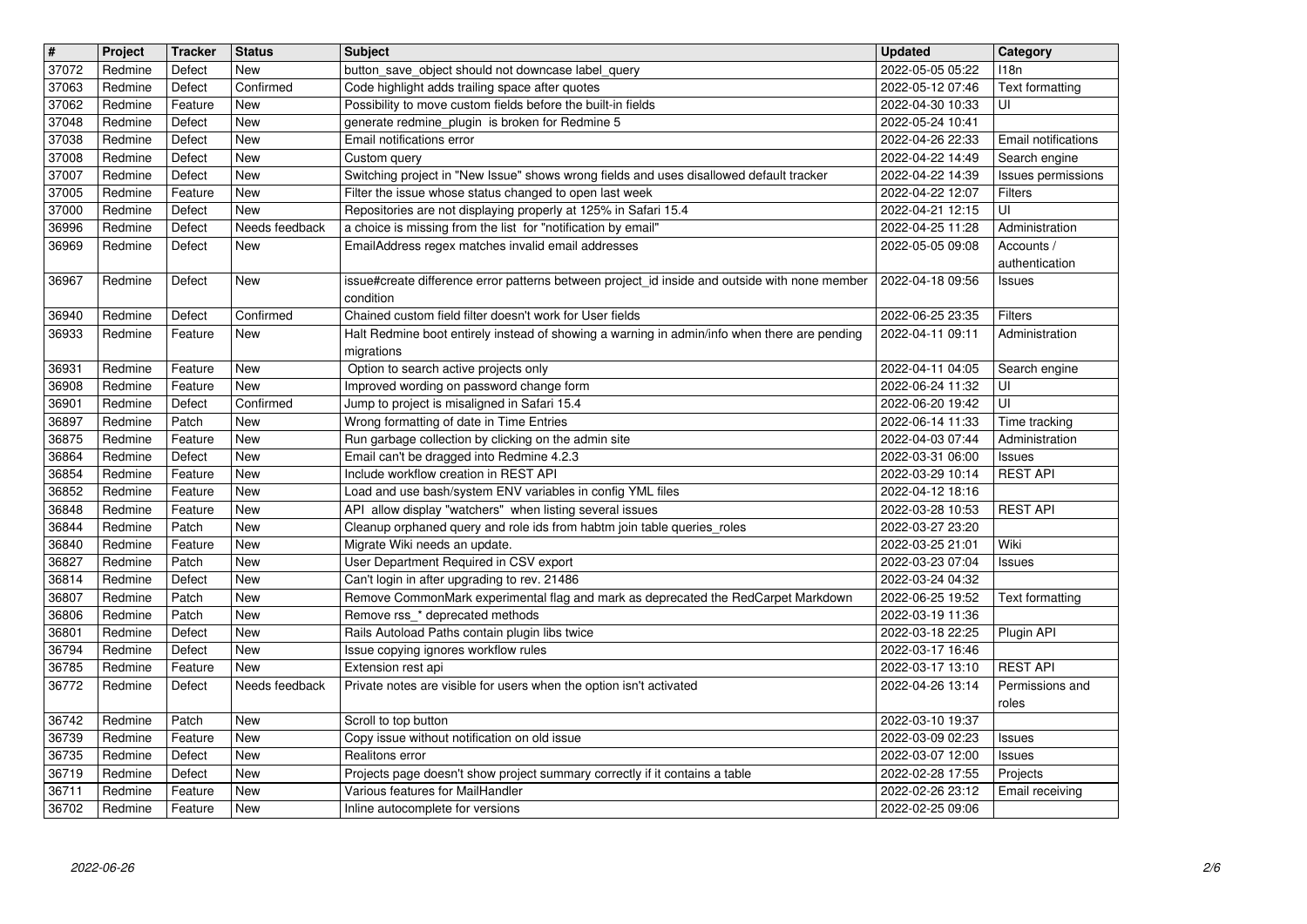| $\overline{\mathbf{H}}$ | Project            | <b>Tracker</b>     | <b>Status</b>            | <b>Subject</b>                                                                                                                               | <b>Updated</b>                       | Category                                   |
|-------------------------|--------------------|--------------------|--------------------------|----------------------------------------------------------------------------------------------------------------------------------------------|--------------------------------------|--------------------------------------------|
| 36700<br>36695          | Redmine<br>Redmine | Defect<br>Feature  | New<br>New               | redmine: email: receive imap truncate body email<br>Add check in Redmine information page if default queue adapter is used in production     | 2022-02-24 15:59<br>2022-03-29 07:03 | Email receiving<br>Administration          |
| 36679                   | Redmine            | Feature            | New                      | Export a version as changelog text                                                                                                           | 2022-02-22 00:28                     | Roadmap<br><b>REST API</b>                 |
| 36659<br>36634          | Redmine<br>Redmine | Feature<br>Defect  | <b>New</b><br><b>New</b> | Add "auth_source_id" to GET request for Endpoint /users.:format<br>Usability: change "are you sure" texts.                                   | 2022-02-18 10:22<br>2022-02-14 12:36 | UI                                         |
| 36594                   | Redmine            | Feature            | <b>New</b>               | Relax rouge version dependency in Gemfile                                                                                                    | 2022-02-09 19:31                     | Text formatting                            |
| 36583<br>36581          | Redmine<br>Redmine | Defect<br>Defect   | New<br><b>New</b>        | Navigate directly to My Page from SSO authentication avoiding redmine login<br>Clicking the "New repository" button causes a 404 error       | 2022-02-07 12:19<br>2022-03-13 08:54 | OpenID<br><b>SCM</b>                       |
| 36574                   | Redmine            | Defect             | New                      | context-menu on task                                                                                                                         | 2022-02-24 13:53                     | UI                                         |
| 36573<br>36544          | Redmine<br>Redmine | Feature<br>Feature | New<br><b>New</b>        | Extend config.ru to support sub-uri ootb and cleanup all wiki pages<br>API json/xml responses based on Accept header                         | 2022-02-10 06:40<br>2022-01-30 14:33 | Administration<br><b>REST API</b>          |
| 36542                   | Redmine            | Defect             | New                      | projects.xml API doens't include closed projects since redmine v4.1                                                                          | 2022-02-10 10:14                     | <b>REST API</b>                            |
| 36537<br>36521          | Redmine<br>Redmine | Feature<br>Feature | <b>New</b><br>New        | Diferentiate between "comment" and "edit", Issues.<br>Add language filter to redmine.org page                                                | 2022-01-27 14:00<br>2022-01-25 21:30 | Issues<br>Website                          |
|                         | Redmine            |                    | New                      | Images with absolute Path / URL not exported to PDF                                                                                          | 2022-03-02 23:53                     | (redmine.org)                              |
| 36515<br>36452          | Redmine            | Defect<br>Defect   | Confirmed                | Infinite loop on PDF export if image included with attributes                                                                                | 2022-01-20 01:26                     | PDF export<br>PDF export                   |
| 36450<br>36448          | Redmine            | Feature            | <b>New</b><br>New        | Show/hide private comments                                                                                                                   | 2022-01-19 10:43<br>2022-01-19 01:18 | Issues<br><b>Issues list</b>               |
| 36444                   | Redmine<br>Redmine | Feature<br>Defect  | New                      | Option to group subtasks within task in issue list<br>Validation error message when no trackers are assigned to a project is confusing       | 2022-01-18 08:11                     | Email receiving                            |
| 36438<br>36413          | Redmine<br>Redmine | Patch<br>Feature   | New<br><b>New</b>        | Support nulls first/last option for sorting order of custom queries<br>How could I assign automatically project value to the linked demands? | 2022-01-17 13:41<br>2022-01-11 18:10 |                                            |
| 36412                   | Redmine            | Feature            | <b>New</b>               | Possibility to mark "Note" field as "Required" in "Workflow->Fields permissions" tab                                                         | 2022-01-10 23:53                     | Project settings<br><b>Issues workflow</b> |
| 36395<br>36387          | Redmine<br>Redmine | Defect<br>Patch    | New<br>Resolved          | Mailer.with_synched_deliveries is not thread-safe<br>Updating Hungarian translation                                                          | 2022-01-06 17:12<br>2022-01-19 13:19 | Email notifications<br>Translations        |
| 36376                   | Redmine            | Feature            | <b>New</b>               | accidentally delete a member in the project member settings                                                                                  | 2022-01-18 10:49                     |                                            |
| 36374<br>36370          | Redmine<br>Redmine | Feature<br>Feature | <b>New</b><br>New        | Add sign in page caps lock indicator<br>Add Copy and Archive to the project context menu                                                     | 2021-12-31 06:53<br>2022-01-07 09:01 | Security<br>Projects                       |
| 36368                   | Redmine            | Defect             | <b>New</b>               | show in assignable user when he/she is not member of that project                                                                            | 2021-12-30 13:11                     | <b>Issues</b>                              |
| 36365<br>36364          | Redmine<br>Redmine | Defect<br>Feature  | New<br><b>New</b>        | centos8 00 redmine0000000000 webhook,000000000000000<br>Add possibility to add custom field of type key/value list to timelog reports        | 2021-12-29 10:00<br>2021-12-28 18:28 | Hook requests<br>Time tracking             |
| 36349                   | Redmine            | Defect             | <b>New</b>               | Problem with adding peopel to existing tasks                                                                                                 | 2022-01-25 11:52                     | Issues permissions                         |
| 36335<br>36328          | Redmine<br>Redmine | Defect<br>Feature  | New<br>New               | Error when editing workflow with large number of statuses<br>Issue Tab - View Issue and all its descendants                                  | 2021-12-19 15:50<br>2021-12-20 18:55 | <b>Issues workflow</b><br>Issues           |
| 36320                   | Redmine            | Feature            | New                      | Migrate to Rails 7                                                                                                                           | 2022-05-04 10:26                     | Rails support                              |
| 36295<br>36291          | Redmine<br>Redmine | Feature<br>Defect  | New<br>New               | Tracker based field ordering.<br>Issue done ratio is not updated after closing duplicate issue                                               | 2021-12-09 21:09<br>2021-12-22 13:35 | Custom fields<br>Issues                    |
| 36278                   | Redmine            | Defect             | New                      | Required field does not marked as required when user has multiple roles with different rules                                                 | 2021-12-13 10:46                     | Issues workflow                            |
| 36273<br>36265          | Redmine<br>Redmine | Defect<br>Patch    | New<br>New               | Modifying the source code of the plugin does not reload it in trunk 21295<br>More flexible options for issue notifications                   | 2021-12-02 15:21<br>2021-12-01 10:27 |                                            |
| 36260                   | Redmine            | Defect             | New                      | Gantt error                                                                                                                                  | 2021-11-30 11:55                     |                                            |
| 36258<br>36256          | Redmine<br>Redmine | Patch<br>Feature   | New<br>New               | Support revision without any message<br>Redmine Calendar is not listing issues                                                               | 2021-12-30 10:22<br>2021-11-29 09:00 | <b>SCM</b><br>Calendar                     |
|                         |                    |                    |                          |                                                                                                                                              |                                      |                                            |
|                         |                    |                    |                          |                                                                                                                                              |                                      |                                            |
|                         |                    |                    |                          |                                                                                                                                              |                                      |                                            |
|                         |                    |                    |                          |                                                                                                                                              |                                      |                                            |
|                         |                    |                    |                          |                                                                                                                                              |                                      |                                            |
|                         |                    |                    |                          |                                                                                                                                              |                                      |                                            |
|                         |                    |                    |                          |                                                                                                                                              |                                      |                                            |
|                         |                    |                    |                          |                                                                                                                                              |                                      |                                            |
|                         |                    |                    |                          |                                                                                                                                              |                                      |                                            |
|                         |                    |                    |                          |                                                                                                                                              |                                      |                                            |
|                         |                    |                    |                          |                                                                                                                                              |                                      |                                            |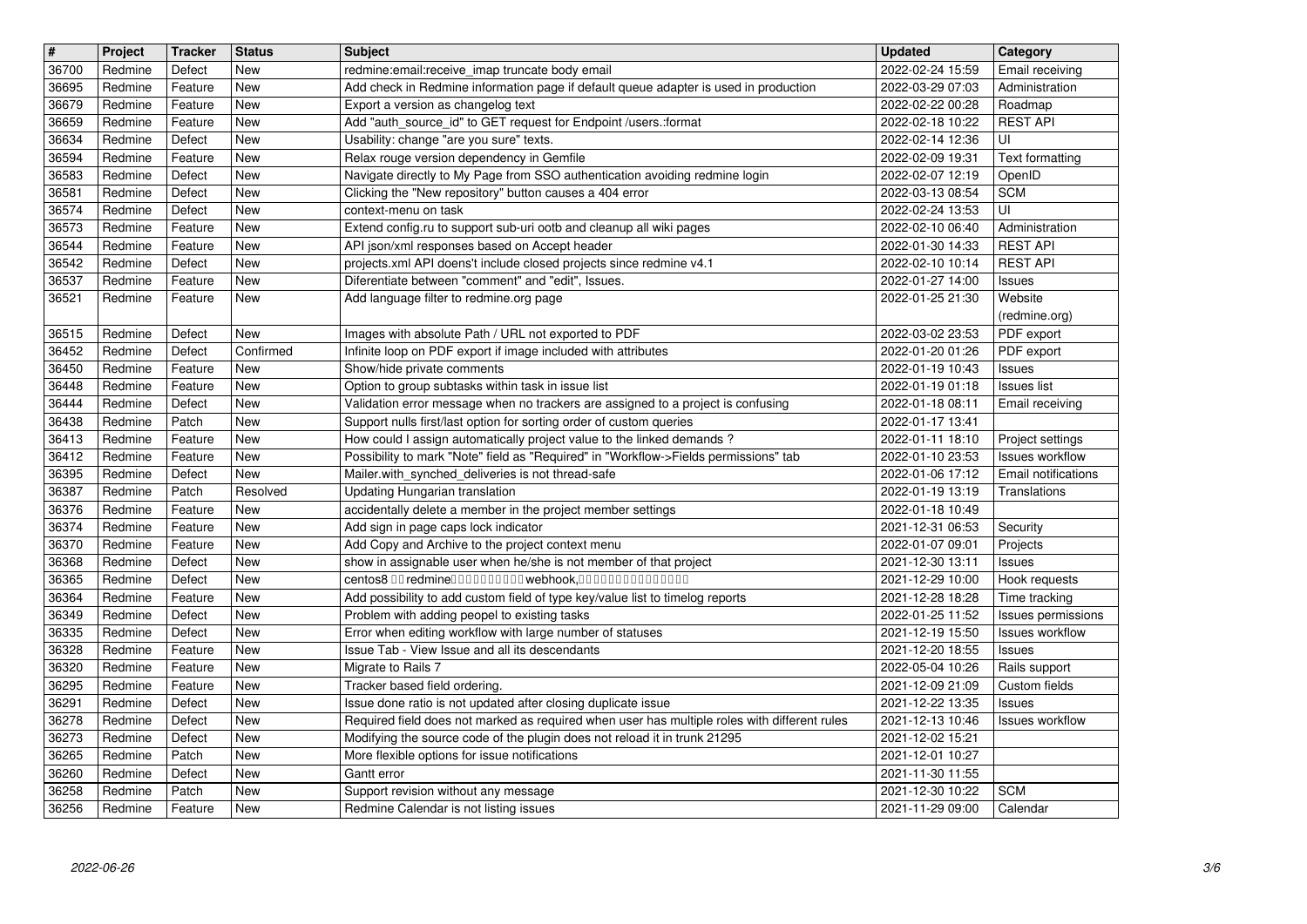| $\overline{\mathbf{H}}$ | Project            | <b>Tracker</b>     | <b>Status</b>     | <b>Subject</b>                                                                                                                                                          | <b>Updated</b>                       | Category                                      |
|-------------------------|--------------------|--------------------|-------------------|-------------------------------------------------------------------------------------------------------------------------------------------------------------------------|--------------------------------------|-----------------------------------------------|
| 36252<br>36245          | Redmine<br>Redmine | Feature<br>Defect  | New<br>Resolved   | Make the wiki multi-lingual<br>ActiveSupport::Reloader.to_prepare not working in trunk 21287                                                                            | 2021-11-26 11:18<br>2022-01-06 16:54 | Plugin API                                    |
| 36229                   | Redmine            | Defect             | New               | API - Question/Problem                                                                                                                                                  | 2021-11-23 23:44                     | Documentation                                 |
| 36223                   | Redmine            | Defect             | <b>New</b>        | Import from csv problems                                                                                                                                                | 2021-11-22 16:55                     | Importers                                     |
| 36204<br>36197          | Redmine<br>Redmine | Feature<br>Feature | New<br>New        | Add links from roadmap and a specific version to files associated with a version<br>Make the default behavior of copying attachments configurable when copying an issue | 2021-11-17 16:51<br>2022-02-07 10:55 | Roadmap<br><b>Issues</b>                      |
| 36183                   | Redmine            | Feature            | New               | Dynamic decimal separator, according to country setting                                                                                                                 | 2021-11-11 11:37                     |                                               |
| 36182                   | Redmine            | Patch              | New               | Show notifications for all Redmine users                                                                                                                                | 2022-06-24 17:07                     | Administration                                |
| 36181<br>36177          | Redmine<br>Redmine | Defect<br>Defect   | New<br><b>New</b> | Time tracking enumeration Activities are duplicated and counted separately in reports<br>Remove spaces at the end of custom-fields names                                | 2021-11-10 22:24<br>2021-11-09 14:11 | Time tracking<br>Custom fields                |
| 36176                   | Redmine            | Feature            | <b>New</b>        | Create automatic subtasks                                                                                                                                               | 2021-11-09 12:35                     |                                               |
| 36162<br>36150          | Redmine<br>Redmine | Feature<br>Defect  | New<br><b>New</b> | Add notification reason to the email instead of the default static email footer<br>imap mail fetch validation failed: due date is blank                                 | 2022-04-26 15:20<br>2021-11-06 19:36 | <b>Email notifications</b><br>Email receiving |
| 36138                   | Redmine            | Feature            | New               | 00000000                                                                                                                                                                | 2021-11-17 07:28                     | <b>Issues</b>                                 |
| 36136                   | Redmine            | Feature            | <b>New</b>        | redmine_cost_admin plugin                                                                                                                                               | 2021-11-24 00:37                     | Time tracking                                 |
| 36135                   | Redmine            | Patch              | New               | Setting partially independent start-date, end-date, priority and done ratio in parent tickets when<br>subtasking                                                        | 2021-11-03 17:06                     | <b>Issues</b>                                 |
| 36126                   | Redmine            | Defect             | Needs feedback    | Attachments REST API includes internal port                                                                                                                             | 2021-11-09 16:09                     | <b>REST API</b>                               |
| 36059                   | Redmine            | Defect             | New               | Fulltext search in timelog comments                                                                                                                                     | 2022-03-13 06:44                     | Search engine                                 |
| 36056<br>36042          | Redmine<br>Redmine | Feature<br>Defect  | New<br><b>New</b> | Update password hash function<br>Filtering issues by multiple projects in REST API returns a 404                                                                        | 2021-10-27 11:09<br>2021-10-25 22:48 | <b>REST API</b>                               |
| 36032                   | Redmine            | Feature            | New               | Auto-complete in Project list form                                                                                                                                      | 2021-10-22 14:15                     | Filters                                       |
| 36031                   | Redmine            | Defect             | <b>New</b>        | REST API show wiki page in html format contains wrong links to another wiki project                                                                                     | 2021-10-22 11:08                     | <b>REST API</b><br>Files                      |
| 36025<br>36023          | Redmine<br>Redmine | Feature<br>Defect  | New<br>New        | Drag and drop upload files to issue via issue list screen<br>Export project news to pdf (images in description are not showing in exported pdf file)                    | 2021-10-21 09:01<br>2021-10-21 07:49 | News                                          |
| 36016                   | Redmine            | Defect             | Needs feedback    | Internal error An error occurred on the page you were trying to access                                                                                                  | 2021-10-20 07:04                     | Projects                                      |
| 36004<br>36002          | Redmine<br>Redmine | Defect             | New<br>New        | file sestem reposatory dont list the arabic files                                                                                                                       | 2021-10-20 12:46<br>2021-10-18 10:29 | <b>SCM</b><br>UI                              |
| 35991                   | Redmine            | Feature<br>Feature | Reopened          | Add search capabilities in a list custom-field to improve the user expirience<br>Parent ticket history plugin                                                           | 2021-11-10 06:25                     | Issues                                        |
| 35990                   | Redmine            | Feature            | New               | Sitewide news plugin                                                                                                                                                    | 2021-10-15 03:37                     | News                                          |
| 35988<br>35965          | Redmine<br>Redmine | Feature<br>Defect  | <b>New</b><br>New | Spread sheet import plugin<br>REST group api does not work when user is already member of group                                                                         | 2021-11-10 06:54<br>2021-10-08 11:33 | Importers<br><b>REST API</b>                  |
| 35963                   | Redmine            | Defect             | New               | Redmine: Associated revisions not updating automatically                                                                                                                | 2021-10-07 17:12                     | <b>Issues</b>                                 |
| 35946                   | Redmine            | Patch              | New               | Mark project categories as "inactive"                                                                                                                                   | 2021-10-01 11:29                     | Project settings                              |
| 35938<br>35927          | Redmine<br>Redmine | Feature<br>Defect  | New<br>Confirmed  | custom relationship and tracker filter<br>Slow loading of /time_entries/new                                                                                             | 2021-09-30 14:30<br>2021-10-03 07:41 | Issues<br>Time tracking                       |
| 35920                   | Redmine            | Feature            | New               | Display caption of "Group by column" on the grouped issues list                                                                                                         | 2022-04-12 08:03                     |                                               |
| 35919                   | Redmine            | Patch              | New               | Illumination of overdue closed issues<br>Bringing redmine projects back from a restored hard drive                                                                      | 2021-09-24 21:26                     | Issues planning                               |
| 35917<br>35916          | Redmine<br>Redmine | Defect<br>Defect   | New<br>New        | Time-Entries CSV export is broken                                                                                                                                       | 2021-09-24 14:31<br>2021-10-18 09:40 | Files<br>Time tracking                        |
| 35906                   | Redmine            | Feature            | New               | Project Activity Log                                                                                                                                                    | 2021-09-22 19:04                     | Projects                                      |
| 35890<br>35889          | Redmine<br>Redmine | Feature<br>Feature | New<br>New        | Equalize content order for diff views<br>Textile and Markdown attachment rendering should support third-party formatters                                                | 2021-09-18 13:54<br>2021-09-22 01:27 | UI<br>Attachments                             |
|                         |                    |                    |                   |                                                                                                                                                                         |                                      |                                               |
|                         |                    |                    |                   |                                                                                                                                                                         |                                      |                                               |
|                         |                    |                    |                   |                                                                                                                                                                         |                                      |                                               |
|                         |                    |                    |                   |                                                                                                                                                                         |                                      |                                               |
|                         |                    |                    |                   |                                                                                                                                                                         |                                      |                                               |
|                         |                    |                    |                   |                                                                                                                                                                         |                                      |                                               |
|                         |                    |                    |                   |                                                                                                                                                                         |                                      |                                               |
|                         |                    |                    |                   |                                                                                                                                                                         |                                      |                                               |
|                         |                    |                    |                   |                                                                                                                                                                         |                                      |                                               |
|                         |                    |                    |                   |                                                                                                                                                                         |                                      |                                               |
|                         |                    |                    |                   |                                                                                                                                                                         |                                      |                                               |
|                         |                    |                    |                   |                                                                                                                                                                         |                                      |                                               |
|                         |                    |                    |                   |                                                                                                                                                                         |                                      |                                               |
|                         |                    |                    |                   |                                                                                                                                                                         |                                      |                                               |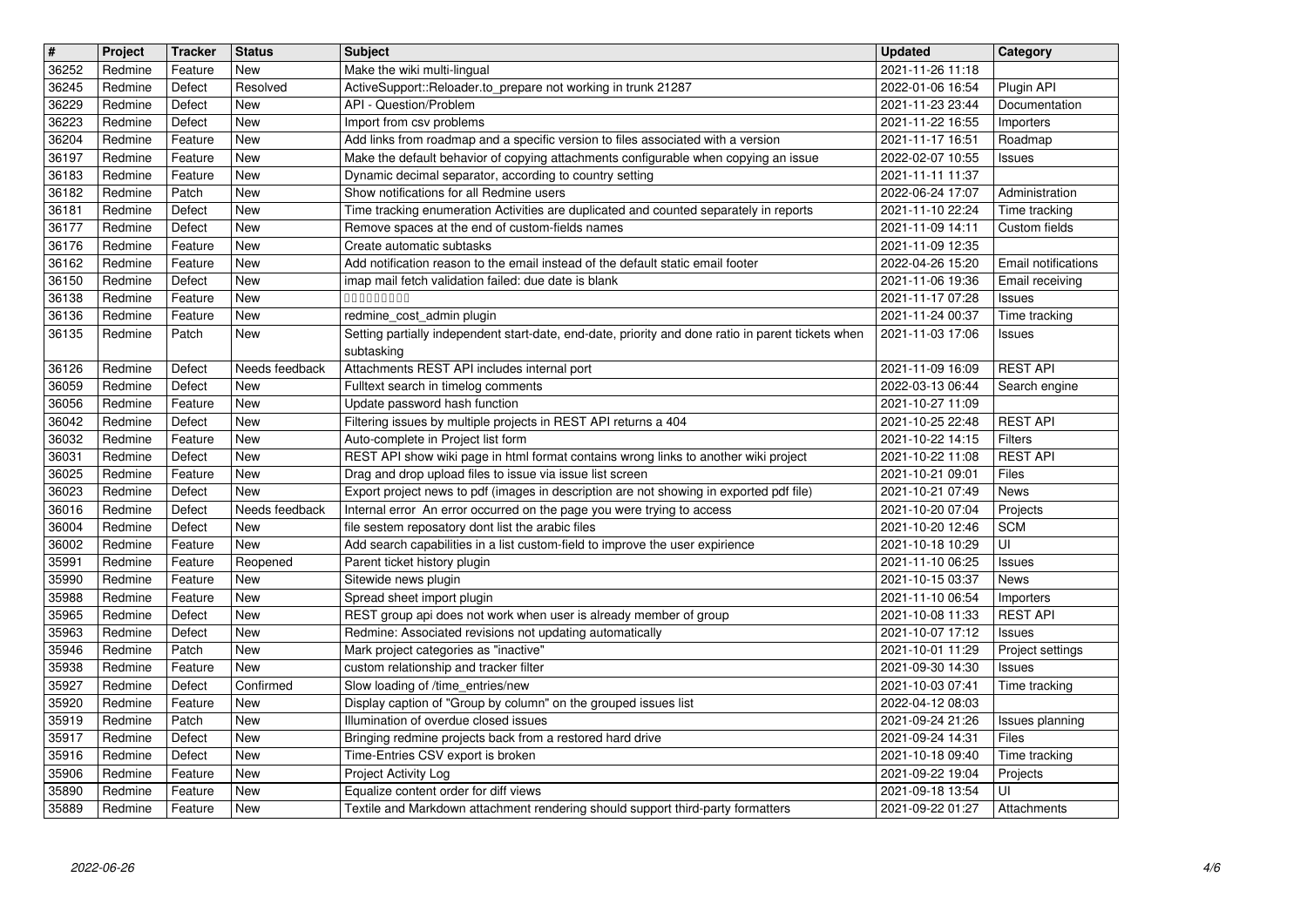| $\sqrt{\frac{4}{15}}$ | Project            | <b>Tracker</b>     | <b>Status</b>     | <b>Subject</b>                                                                                                                                                                 | <b>Updated</b>                       | Category                            |
|-----------------------|--------------------|--------------------|-------------------|--------------------------------------------------------------------------------------------------------------------------------------------------------------------------------|--------------------------------------|-------------------------------------|
| 35885                 | Redmine            | Defect             | New               | the change of routing raw files from repositories not included in the upgrade proces/manual                                                                                    | 2021-09-24 17:32                     |                                     |
| 35880                 | Redmine            | Feature            | Needs feedback    | <b>ADFS</b> Integrations                                                                                                                                                       | 2021-09-21 14:46                     | Accounts /<br>authentication        |
| 35872                 | Redmine            | Defect             | New               | Attendee listbox ordering problem solution                                                                                                                                     | 2021-09-14 22:29                     | Issues                              |
| 35861                 | Redmine            | Feature            | New               | Add hook to import issue fields mapping view                                                                                                                                   | 2021-09-09 11:46                     | Hook requests                       |
| 35860                 | Redmine            | Defect             | New               | Unable to see Custom Fields after migration                                                                                                                                    | 2021-09-15 15:51                     | Custom fields                       |
| 35859                 | Redmine            | Feature            | New               | Azure AD Login                                                                                                                                                                 | 2021-09-08 16:44                     | Accounts /<br>authentication        |
| 35843                 | Redmine            | Feature            | Needs feedback    | Rest Api: filter by issue category                                                                                                                                             | 2021-09-07 18:40                     | <b>REST API</b>                     |
| 35839                 | Redmine            | Feature            | New               | API: Unable to distinguish between user and group, for the assigned_to field                                                                                                   | 2021-09-06 19:16                     | <b>REST API</b>                     |
| 35826<br>35816        | Redmine<br>Redmine | Defect<br>Patch    | New<br><b>New</b> | a long time subversion diff blocked all other requests<br>Patch to add Postgis adapter support                                                                                 | 2021-08-30 09:11<br>2021-09-01 22:41 | <b>SCM</b><br>Database              |
| 35802                 | Redmine            | Defect             | Needs feedback    | Redmine profile language form lists non-localized languages as English                                                                                                         | 2021-08-24 23:17                     |                                     |
| 35799                 | Redmine            | Feature            | New               | Add a link to (with count of) targeted but not-estimated issues to versions show view                                                                                          | 2021-08-22 13:42                     | Issues planning                     |
| 35798                 | Redmine            | Feature            | New               | Add Total estimated/spent time issue query filters                                                                                                                             | 2021-08-22 09:11                     | Issues filter                       |
| 35797<br>35796        | Redmine<br>Redmine | Feature<br>Feature | New<br>New        | Don't show issues without spent time on the issues list with 0.00/0:00 spent time values<br>Allow subject and priority issue attributes (i.e. tracker fields) to be disablable | 2021-09-05 22:53<br>2021-08-22 07:22 | <b>Issues list</b><br><b>Issues</b> |
| 35794                 | Redmine            | Defect             | New               | ProjectQuery doesn't obey multiple sort orders                                                                                                                                 | 2021-08-22 04:06                     | Projects                            |
| 35774                 | Redmine            | Feature            | New               | Deprecate and Remove Version#effective_date compatibility layer in favor of Version#due_date                                                                                   | 2021-08-17 12:17                     | Code                                |
| 35772                 | Redmine            | Patch              | New               | Change the background color of tables written in Wiki notation                                                                                                                 | 2021-08-18 07:32                     | cleanup/refactoring<br>UI           |
| 35771                 | Redmine            | Feature            | New               | Document 'Repositories Management API' and 'Revisions Add/Delete Related Issues API'                                                                                           | 2021-08-17 05:17                     | Documentation                       |
| 35769                 | Redmine            | Patch              | New               | Add a Revision (Changeset) API end-point with support for inclusion of associated issues                                                                                       | 2021-08-17 12:20                     | <b>REST API</b>                     |
| 35762                 | Redmine            | Feature            | New               | Add an optional, explicit Project#start_date and Project#due_date to projects                                                                                                  | 2021-08-14 12:01                     | Projects                            |
| 35761<br>35760        | Redmine<br>Redmine | Feature<br>Feature | New<br>New        | Display Project#start_date and Project#due_date on project show view<br>Add a fallback-mechanism to Version#due_date similar to Version#start_date                             | 2021-08-14 12:01<br>2021-08-14 11:52 | Projects<br>Roadmap                 |
| 35750                 | Redmine            | Feature            | New               | Export "version" information with custom fields                                                                                                                                | 2021-08-12 18:10                     | Custom fields                       |
| 35749                 | Redmine            | Feature            | New               | Call                                                                                                                                                                           | 2021-08-12 09:42                     |                                     |
|                       |                    |                    |                   | Redmine::Hook.call_hook(:model_changeset_scan_commit_for_issue_ids_pre_issue_update)<br>not only in case of a fixed issue with 'fixes' keyword                                 |                                      |                                     |
| 35747                 | Redmine            | Feature            | <b>New</b>        | Allow style attribute for HTML elements in CommonMark formatter                                                                                                                | 2021-08-12 09:13                     | Text formatting                     |
| 35734                 | Redmine            | Defect             | New               | Comments are not shown correctly in Outlookmails when using nummeration where                                                                                                  | 2021-08-11 13:25                     | <b>Issues</b>                       |
|                       |                    |                    |                   | PRE-Blocks are included                                                                                                                                                        |                                      |                                     |
| 35732<br>35726        | Redmine<br>Redmine | Defect<br>Defect   | New<br>Confirmed  | Clean up and reorder Redmine Wiki<br>Time Formatting does not apply to CSV exports                                                                                             | 2021-12-16 09:47<br>2022-01-19 22:45 | Time tracking                       |
| 35685                 | Redmine            | Feature            | New               | Support for MySQL > 5.7 or MariaDB                                                                                                                                             | 2022-06-10 12:46                     | Database                            |
| 35680                 | Redmine            | Defect             | New               | Error while using local hashes gitlab-repository                                                                                                                               | 2021-08-04 09:40                     | <b>SCM</b>                          |
| 35679<br>35676        | Redmine<br>Redmine | Feature<br>Feature | New<br>New        | Ignore text email parts only stating that the email should be viewed as HTML<br>Optimize performance of syntax highlighting implementation                                     | 2021-08-03 22:14<br>2021-08-03 12:11 | Email receiving<br>Performance      |
| 35674                 | Redmine            | Patch              | New               | Several improvements (with fixes of inconsistencies) for the issues show view                                                                                                  | 2021-08-22 05:17                     | UI                                  |
| 35670                 | Redmine            | Defect             | New               | Graphs in the Issues Report details are too large.                                                                                                                             | 2021-08-03 01:04                     | Issues planning                     |
| 35667<br>35666        | Redmine<br>Redmine | Feature<br>Defect  | New<br>New        | Consider generalization of My page block mechanism for use on the Issues Reports view<br>Review incorrect usage of Setting display_subprojects_issues                          | 2021-08-02 18:08<br>2021-08-02 15:42 | Issues planning<br><b>Issues</b>    |
|                       |                    |                    |                   |                                                                                                                                                                                |                                      |                                     |
|                       |                    |                    |                   |                                                                                                                                                                                |                                      |                                     |
|                       |                    |                    |                   |                                                                                                                                                                                |                                      |                                     |
|                       |                    |                    |                   |                                                                                                                                                                                |                                      |                                     |
|                       |                    |                    |                   |                                                                                                                                                                                |                                      |                                     |
|                       |                    |                    |                   |                                                                                                                                                                                |                                      |                                     |
|                       |                    |                    |                   |                                                                                                                                                                                |                                      |                                     |
|                       |                    |                    |                   |                                                                                                                                                                                |                                      |                                     |
|                       |                    |                    |                   |                                                                                                                                                                                |                                      |                                     |
|                       |                    |                    |                   |                                                                                                                                                                                |                                      |                                     |
|                       |                    |                    |                   |                                                                                                                                                                                |                                      |                                     |
|                       |                    |                    |                   |                                                                                                                                                                                |                                      |                                     |
|                       |                    |                    |                   |                                                                                                                                                                                |                                      |                                     |
|                       |                    |                    |                   |                                                                                                                                                                                |                                      |                                     |
|                       |                    |                    |                   |                                                                                                                                                                                |                                      |                                     |
|                       |                    |                    |                   |                                                                                                                                                                                |                                      |                                     |
|                       |                    |                    |                   |                                                                                                                                                                                |                                      |                                     |
|                       |                    |                    |                   |                                                                                                                                                                                |                                      |                                     |
|                       |                    |                    |                   |                                                                                                                                                                                |                                      |                                     |
|                       |                    |                    |                   |                                                                                                                                                                                |                                      |                                     |
|                       |                    |                    |                   |                                                                                                                                                                                |                                      |                                     |